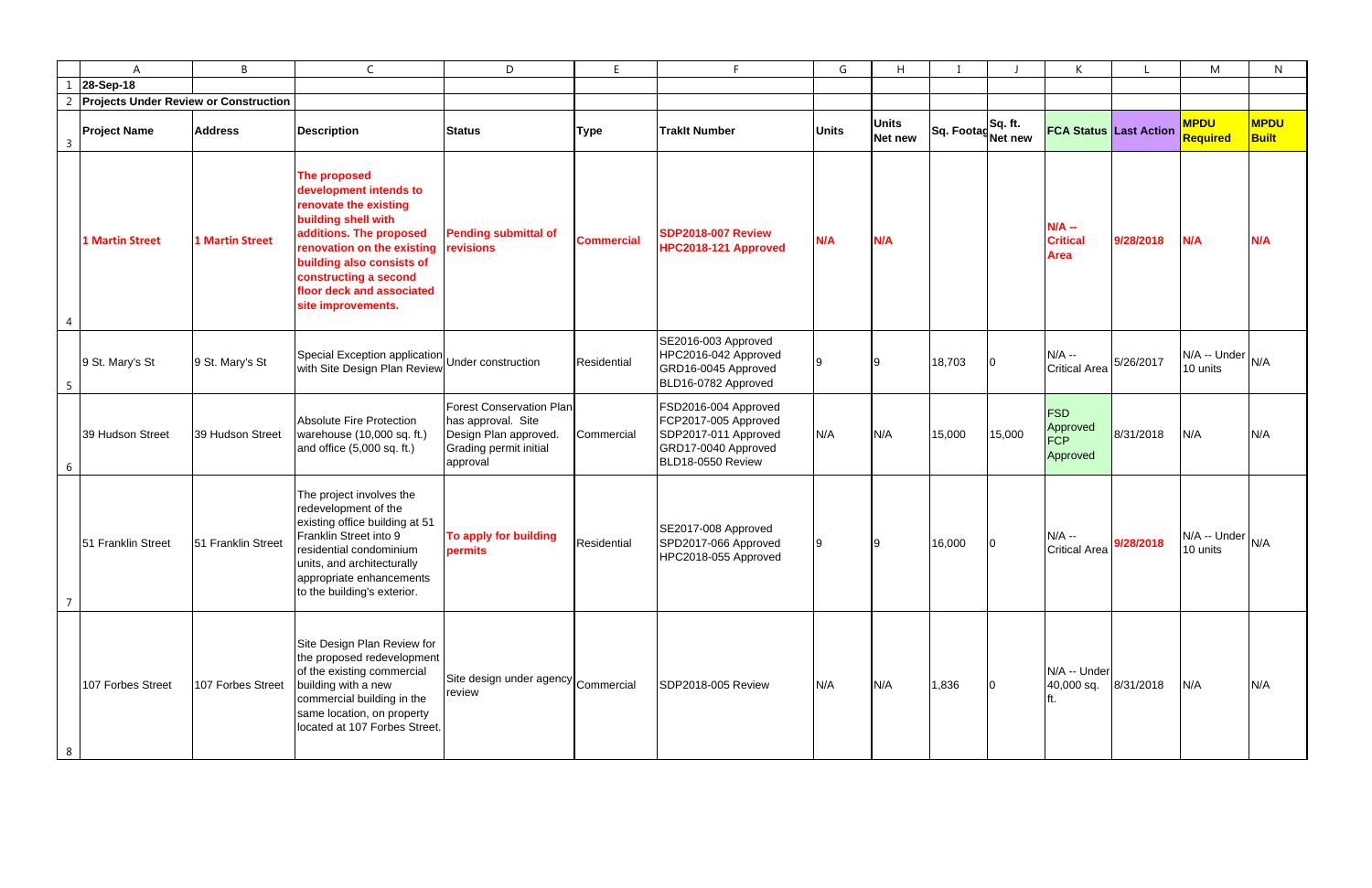|           | A                         | B                                     | C                                                                                                                                                                                                             | D                                                                  | E                 |                                                                                                                 | G   | H   |        |        | K                                            |           | M        | $\mathsf{N}$ |
|-----------|---------------------------|---------------------------------------|---------------------------------------------------------------------------------------------------------------------------------------------------------------------------------------------------------------|--------------------------------------------------------------------|-------------------|-----------------------------------------------------------------------------------------------------------------|-----|-----|--------|--------|----------------------------------------------|-----------|----------|--------------|
| 9         | 110 Compromise St         | 110 Compromise St retail maritime and | Renovation of existing<br>structure to accommodate<br>restaurant tenants as well as<br>various site improvements                                                                                              | <b>Under Construction</b>                                          | Commercial        | SDP2016-014 Approved<br>HPC2016-027 Approved<br>BLD16-0289 Issued<br>DEM16-0028 Issued                          | N/A | N/A | 11,378 | 200    | $N/A -$<br><b>Critical Area</b>              | 9/29/2016 | N/A      | N/A          |
| 10        | 141 West Street           | 141 West Street                       | Site Design Plan Review for<br>31,852 sf, 4-story,<br>condominium building, with<br>2,892 sf of retail space on<br>the first floor, 24 residential<br>dwelling units above, and 39<br>on-site parking spaces. | <b>Building permit</b><br>approved. Under<br>construction          | Mixed Use         | SDP2016-032 Approved<br>SUB2017-002 Approved<br>DEM17-0031 Finaled<br>GRD17-0019 Issued<br>BLD17-0274 Approved  | 24  | 24  | 31,852 | 31,852 | N/A -- Under<br>40,000 sq.                   | 6/28/2018 |          | Fee in lieu  |
| 11        | 285 West Street           | 285 West Street                       | 18 New Townhouse Units                                                                                                                                                                                        | Pending revisions                                                  | Residential       | SDP2017-026 Review<br>BLD18-0525 Review<br>GRD18-0022 Review                                                    | 18  | 18  |        |        | N/A -- Under<br>40,000 sq.                   | 8/31/2018 | <b>2</b> | Fee in lieu  |
| 12        | <b>418 Fourth Street</b>  | <b>418 Fourth Street</b>              | <b>Second floor building</b><br>addition & improvements<br>to the parking lot                                                                                                                                 | <b>Awaiting Board of</b><br><b>Appeals approval of</b><br>variance | <b>Commercial</b> | <b>SDP2018-004 Review</b><br>ZBA2018-001 Approved<br><b>VAR2018-008 Review</b>                                  | N/A | N/A | 1835   |        | $N/A -$<br><b>Under</b><br>40,000 sq.        | 9/28/2018 | N/A      | N/A          |
| 13        | <b>424 Fourth Street</b>  | <b>424 Fourth Street</b>              | <b>Restaurant with 77 seats.</b><br><b>Special Exception with Site</b><br><b>Design, Variance, Zoning</b><br><b>Boundary Adjustment and</b><br><b>APF required. Existing</b><br>buildings are 9,867 sq. ft.   | <b>Agency review</b>                                               | <b>Commercial</b> | <b>SDP2018-008 Review</b><br><b>SE2018-003 Review</b><br><b>VAR2018-013 Review</b><br><b>ZBA2018-002 Review</b> | N/A | N/A | 13,937 | 4,069  | $N/A -$<br><b>Under</b><br>40,000 sq.<br>rt. | 9/28/2018 | N/A      | N/A          |
| 14        | 706 & 712 Giddings<br>Ave | Ave                                   | See also Se2018-003,<br>706 & 712 Giddings Vec also Subseters, 2018-<br>VAR2018-013 and ZBA2018-18-10 construction<br>002                                                                                     |                                                                    | Commercial        | FSD2015-006 Approved<br>SDP2015-049 Approved<br>BLD16-0446 Finaled<br>GRD16-0028 Issued                         | N/A | N/A | 22,086 | 11,374 | N/A -- Under<br>40,000 sq.                   | 4/29/2018 | N/A      | N/A          |
| 15        | 1415 Forest Drive         | 1415 Forest Drive                     | Site Design Plan Review for<br>a proposed 2-story, 2,986 sf<br>footprint (4,938 gfa), addition<br>to the existing 1-story, 4,057<br>sf, commercial building.                                                  | Under construction                                                 | Commercial        | VAR2014-010 Approved<br>SDP2015-057 Approved<br>GRD16-0026 Issued<br>BLD16-0772 Issued                          | N/A | N/A | 7043   | 2986   | N/A -- Under<br>40,000 sq.                   | 3/29/2017 | N/A      | N/A          |
| <b>16</b> | 1503 Forest Drive         | 1503 Forest Drive                     | New building with 18,900 sq. Under construction. Plat $\big _{\rm Commercial}$<br>ft. office and 2780 retail                                                                                                  | consolidation approved                                             |                   | SDP2005-11-137 Approved<br>BLD08-0379 Issued<br>GRD08-0027 Issued<br>SUB2017-009 Approved                       | N/A | N/A | 22680  | 22680  | N/A -- Under<br>40,000 sq.                   | 7/31/2018 | N/A      | N/A          |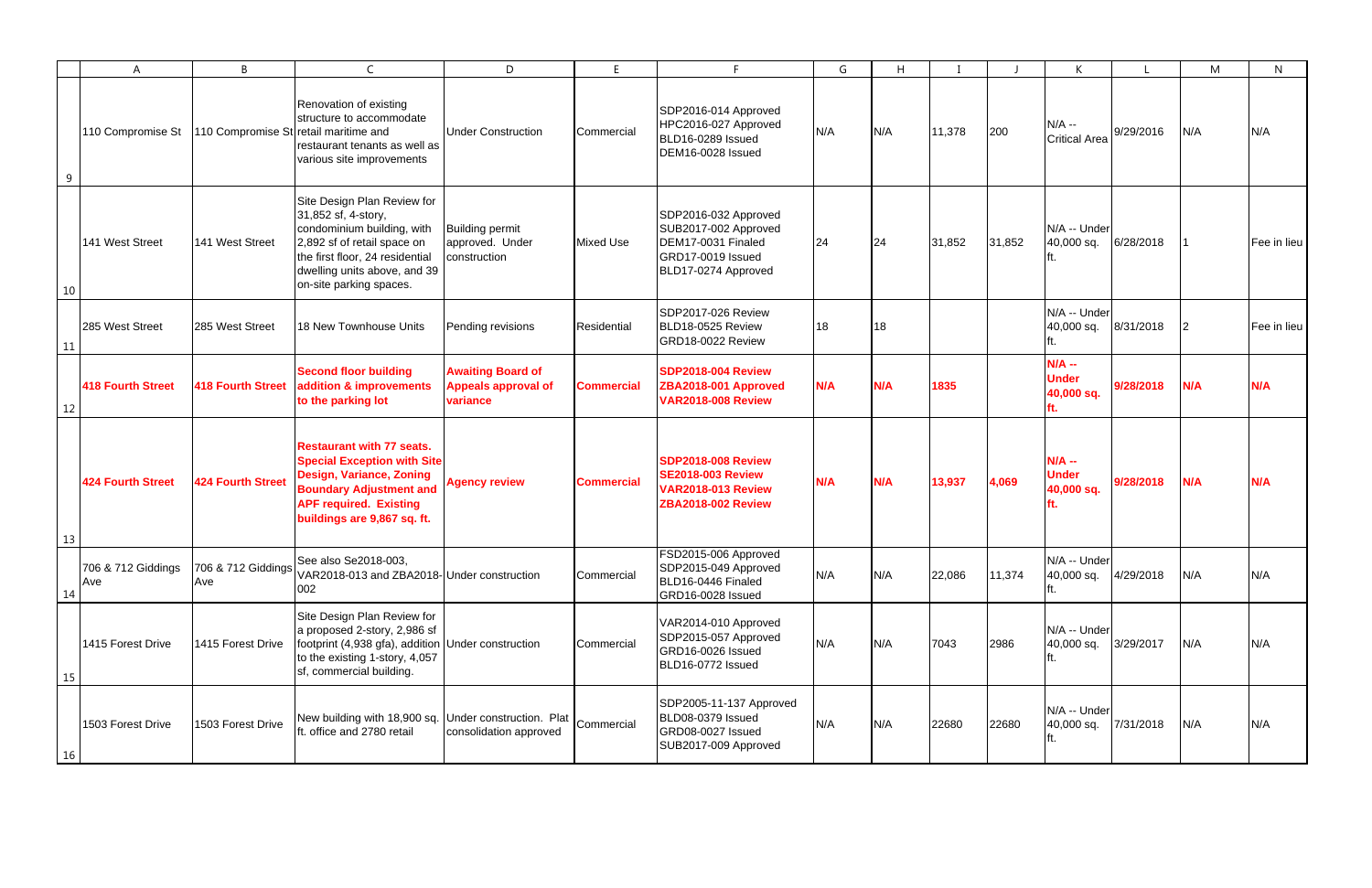|    | A                                                | B                                            | $\mathsf{C}$                                                                                                                                                                                                | D                                                                                                                                                                     | E             |                                                                                                                                                                                                                                                                     | G   | H   |        |        | K                                  |           | M   | N           |
|----|--------------------------------------------------|----------------------------------------------|-------------------------------------------------------------------------------------------------------------------------------------------------------------------------------------------------------------|-----------------------------------------------------------------------------------------------------------------------------------------------------------------------|---------------|---------------------------------------------------------------------------------------------------------------------------------------------------------------------------------------------------------------------------------------------------------------------|-----|-----|--------|--------|------------------------------------|-----------|-----|-------------|
| 17 | Annapolis Public<br>Library                      | 1410 and 1420<br><b>West Street</b>          | Replacement of existing<br>library                                                                                                                                                                          | Subdivision and plat are<br>approved. Building and<br>grading permits have<br>initial approval. Under<br>construction.                                                | Institutional | FSD2016-001 Approved<br>FCP2016-001 Approved<br>SE2016-007 Approved<br>SUB2016-010 Approved<br>DEM17-0036 Issued<br>BLD17-0513 Issued<br>GRD17-0032 Issued                                                                                                          | N/A | N/A | 32,500 | 12,653 | <b>FCP</b><br>approved<br>3/7/2017 | 8/31/2018 | N/A | N/A         |
| 18 | Annapolis Towns at<br><b>Neal Farm</b>           | Dorsey Road                                  | 50 unit residential planned<br>development                                                                                                                                                                  | Grading permit issued.<br>Building permit for<br>retaining wall and<br>stairwells issued.<br>Building permits for<br>townhomes are issued.<br>Under construction      | Residential   | PD2015-001 Approved<br>FCP2014-002 Approved<br>GRD16-0001 Issued<br>BLD16-0483 Issued<br>BLD17-0008 Issued<br>BLD17-0009 Issued<br>BLD17-0010 Issued<br>BLD17-0011 Issued<br>BLD17-0012 Received                                                                    | 50  | 50  | N/A    | N/A    | Approved                           | 9/27/2017 | 6   | Fee in lieu |
| 19 | Annapolis Yacht Club-2 Compromise<br>Downtown    | <b>Street</b>                                | Minor Site Design Plan<br>Review for the proposed in-<br>kind reconstruction of the<br>Annapolis Yacht Club<br>structure that was damaged<br>by fire on December 12,<br>2015.                               | Building permit for<br>repairs issued. Under<br>construction                                                                                                          | Commercial    | SDP2016-043 Approved<br>DEM16-0032 Issued<br>HPC2016-177 Approved<br>BLD17-0127 Finaled<br>BLD17-0179 Issued                                                                                                                                                        | N/A | N/A | 16,838 | 16,838 | $N/A$ --<br><b>Critical Area</b>   | 9/28/2018 | N/A | N/A         |
| 20 | Annapolis Yacht Club-<br>Eastport                | 314 Sixth Street<br>and 550 Severn<br>Avenue | Redevelopment of the<br>Annapolis Yacht Club -<br>Family Activity and Sailing<br>Centers on AYC owned<br>parcels located on each side<br>of Sixth Street in Eastport                                        | Site Design Plan Review<br>approved. The record<br>plat for the subdivision is<br>approved and the<br>grading permits have<br>initial approval. Under<br>construction | Commercial    | SDP2016-011 Approved<br>SE2016-004 Approved<br>SUB2016-009 Approved<br>GRD17-0002 Issued<br>GRD17-0003 Issued<br>DEM17-0020 Finaled<br>DEM17-023 Finaled<br>DEM17-0024 Finaled<br>DEM17-0025 Finaled<br>BLD17-0248 Issued<br>BLD17-0553 Issued<br>BLD18-0019 Issued | N/A | N/A |        |        | $N/A -$<br><b>Critical Area</b>    | 9/28/2018 | N/A | N/A         |
| 21 | Bay Village Assisted   979 Bay Village<br>Living | <b>Drive</b>                                 | Proposed development of an<br>88-unit, full-service assisted<br>living facility containing 72<br>assisted living units and 16<br>units for memory care, on<br>property located at 979 Bay<br>Village Drive. | Special Exception<br>approved. Grading and<br>building permits issued.<br>Under construction                                                                          | Mixed Use     | FSD2015-003 Approved<br>FCP2015-005 Approved<br>VAR2016-007 Approved<br>SE2016-001 Approved<br>GRD16-0034 Issued<br>BLD16-0778 Issued<br>BLD17-0321 Issued                                                                                                          | N/A | N/A | 92020  | 92020  | Approved                           | 6/28/2018 | N/A | N/A         |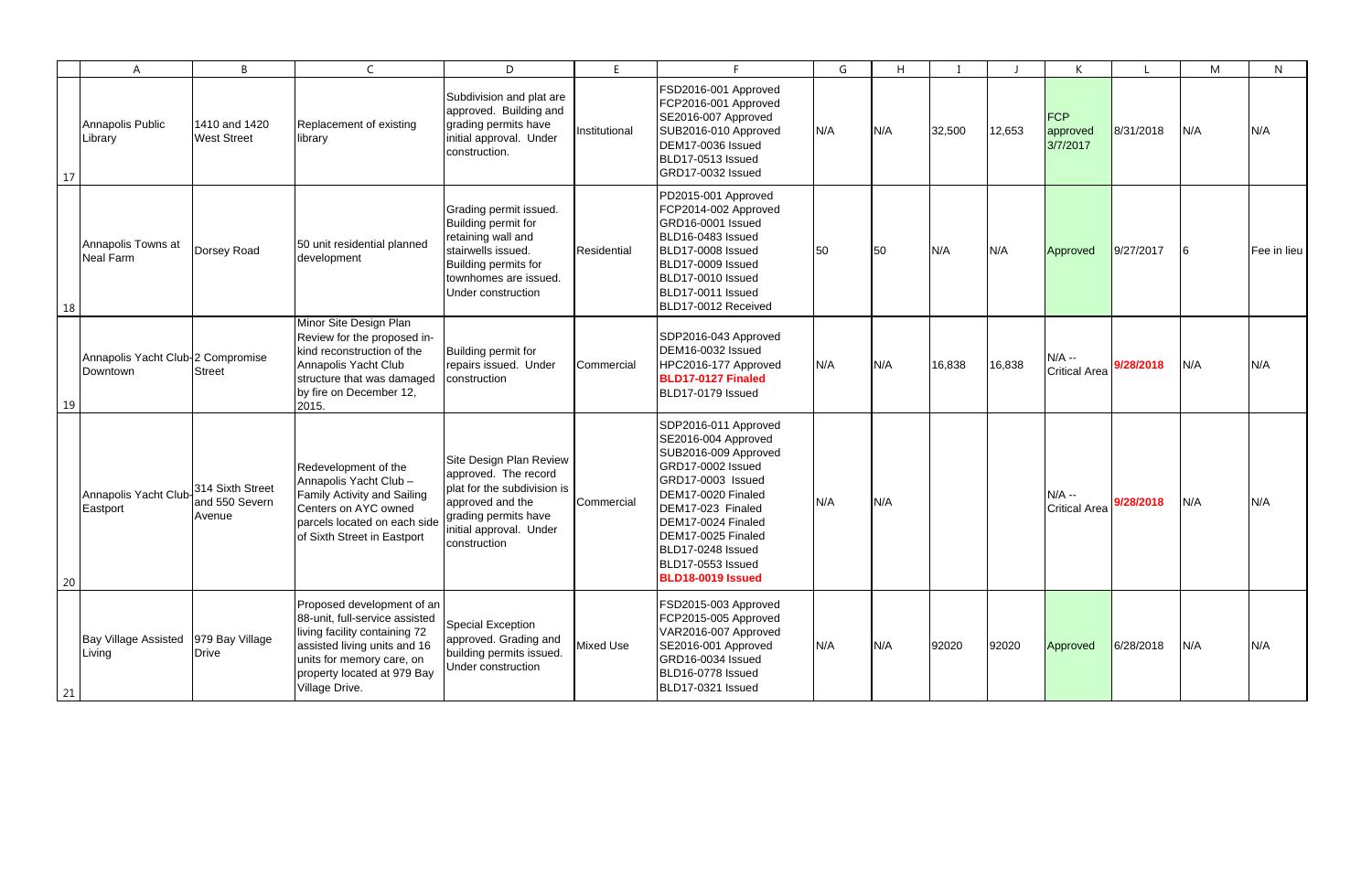|    | A                                      | B                                  | $\mathsf{C}$                                                                                                                                                                                                                                                                                                                                                                         | D                                                                                                                     | E           | E.                                                                                                                | G  | H  |      |          | K                               |            | M   | N           |
|----|----------------------------------------|------------------------------------|--------------------------------------------------------------------------------------------------------------------------------------------------------------------------------------------------------------------------------------------------------------------------------------------------------------------------------------------------------------------------------------|-----------------------------------------------------------------------------------------------------------------------|-------------|-------------------------------------------------------------------------------------------------------------------|----|----|------|----------|---------------------------------|------------|-----|-------------|
| 22 | Bowman Housing for 61 West<br>Veterans | <b>Washington Street</b>           | The existing building is in<br>disrepair. The developer is<br>proposing to demolish the<br>existing structure which is a<br>mix of commercial and<br>residential unit, and replace it<br>with a multifamily dwelling<br>unit consisting of 6, 1<br>bedroom units.                                                                                                                    | Site design plan review<br>approved. Building<br>permits pending<br>revisions                                         | Residential | SDP2017-058 Approved<br>BLD18-0153 Revisions<br>DEM16-0031 Int Apprvl<br>GRD18-0009 Int Apprvl                    |    |    | N/A  | N/A      | N/A -- Under<br>40,000 sq.      | 6/28/2018  | N/A | N/A         |
| 23 | <b>Central Park</b>                    | 9 Elliott Road                     | <b>Residential Planned</b><br>Development of forty-five<br>(45) single-family attached<br>townhomes on 4.973 acres,<br>located on the west side of<br>Elliot Road at Hilltop Lane                                                                                                                                                                                                    | Forest conservation plan<br>under review. Planned<br><b>Development</b><br>application is pending<br><b>revisions</b> | Residential | FSD2015-008 Approved<br>FCP2017-003 Review<br>PD2017-001 Review                                                   | 45 | 35 | N/A  | N/A      | <b>FCP Review 9/28/2018</b>     |            |     |             |
| 24 | Chesapeake Grove<br>at Bembe Beach     | Bembe Beach Rd                     | <b>Residential Development.</b><br>Now proposing 42 units, not                                                                                                                                                                                                                                                                                                                       | Pending revisions                                                                                                     | Residential | PD2012-003 Revisions                                                                                              | 42 | 42 | N/A  | N/A      | $N/A -$<br><b>Critical Area</b> | 11/30/2017 | 15  | Fee in lieu |
| 25 | Eastport Sail Loft                     | Fourth                             | <b>Mixed Planned Development</b><br>replacing warehouse.<br>Construction of a mixed use<br>building including eleven(11)<br>residential units--six of the<br>residential units are side by<br>St/Chesapeake Ave side townhomes that front on<br>Chesapeake and five are<br>apartments above the<br>commercial space--and<br>four(4) retail/commercial<br>spaces along Fourth Street. | <b>Under Construction</b>                                                                                             | Mixed Use   | PD2014-001 Approved<br>GRD15-0042 Issued<br>BLD15-0557 Issued<br>DEM15-0028 Issued                                |    |    | 2842 | $-18945$ | $N/A -$<br><b>Critical Area</b> |            |     | Fee in lieu |
| 26 | Enclave on Spa                         | 1023 Spa Rd                        | <b>Residential Planned</b><br>Development replacing<br>commercial auto repair and<br>rental use                                                                                                                                                                                                                                                                                      | Under construction                                                                                                    | Residential | GRD14-0023 Issued<br>PD2013-001 Approved<br>DEM16-0007 Issued<br>GRD16-0005 Issued<br>BLD16-0534 Issued           | 36 | 36 | N/A  | N/A      | $N/A -$<br><b>Critical Area</b> |            | 4   | Fee in lieu |
| 27 | <b>Griscom Square</b>                  | Tyler Avenue / Bay<br>Ridge Avenue | 12 single family dwelling Res   construction. To apply<br><b>Planned Development</b>                                                                                                                                                                                                                                                                                                 | Phase 1 under<br>for building permits for<br>phase 2                                                                  | Residential | FSD2014-002 Approved<br>FCP2015-002 Approved<br>BLD14-0360 Finaled<br>DEM14-0024 Finaled<br>GRD16-0003 Intl Appvl | 12 | 12 | N/A  | N/A      | Approved                        | 4/27/2018  |     |             |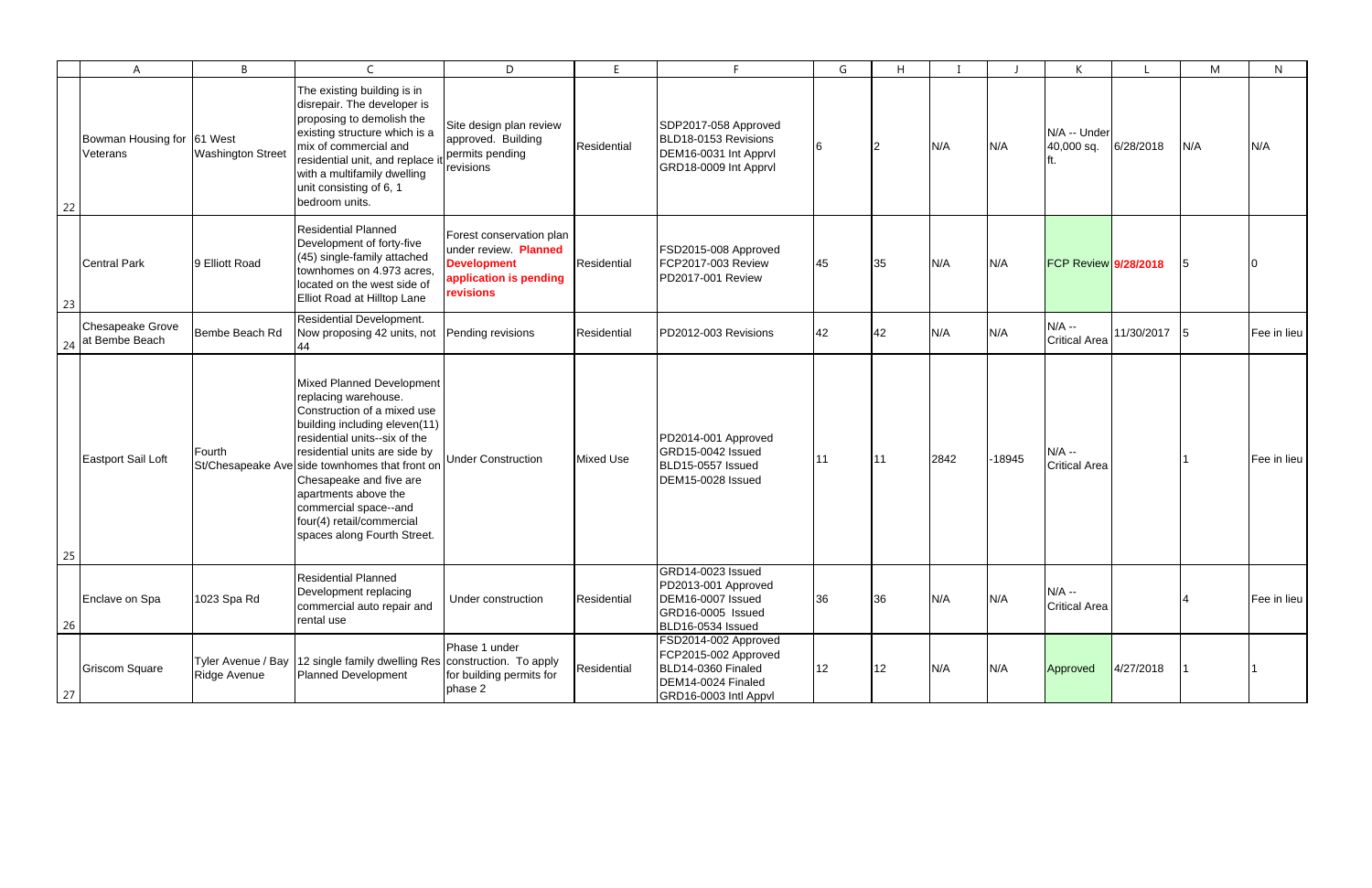|    | A                            | B                                             | $\mathsf{C}$                                                                                                                                                                                                                                                                                                                                                                                                                                                                                  | D                                                                 | E                |                                                                                                                | G   | H   |        |        | K                                                        |            | M   | N   |
|----|------------------------------|-----------------------------------------------|-----------------------------------------------------------------------------------------------------------------------------------------------------------------------------------------------------------------------------------------------------------------------------------------------------------------------------------------------------------------------------------------------------------------------------------------------------------------------------------------------|-------------------------------------------------------------------|------------------|----------------------------------------------------------------------------------------------------------------|-----|-----|--------|--------|----------------------------------------------------------|------------|-----|-----|
| 28 | Lincoln Drive                | Lincoln Drive and<br>Chinquapin Round<br>Road | Proposed commercial<br>building for retail office space<br>& warehouse. (The<br>property's street frontage is<br>on Lincoln Drive) 13,200<br>sq.ft. commercial space for<br>retail, office & warehouse.                                                                                                                                                                                                                                                                                       | Site design plan<br>approved. To apply for<br>building permits    | Commercial       | SDP2016-022 Approved                                                                                           | N/A | N/A | 13,200 | 13,200 | N/A -- Under<br>40,000 sq.                               | 1/29/2018  | N/A | N/A |
| 29 | Lofts at Eastport<br>Landing | Chesapeake<br>Avenue                          | <b>Revised Site Design</b><br>application to redevelop an<br>approximately 2 acre portion<br>of the existing Eastport<br>Shopping Center site (6.75<br>acres) with a proposed<br>project consisting of 98<br>rental apartments units with<br>retail and/or commercial<br>uses on portions of the<br>ground floor. The<br>commercial/retail component<br>comprises approximately<br>3,029 square feet. Parking<br>areas of 150 structured<br>spaces are located within the<br>proposed garage. | Site design application<br>under staff review                     | <b>Mixed Use</b> | PD2016-002 Cancelled<br>SDP2018-006 Review                                                                     | 98  | 98  | 11898  | 11898  | No FSD<br>required,<br>more than<br>50% Critical<br>Area | 7/31/2018  | TBD |     |
| 30 | Manekin                      | 1750 Forest Drive                             | Site design plan review for<br>alterations of existing<br>building and parking lot                                                                                                                                                                                                                                                                                                                                                                                                            | Site Design Plan Review<br>approved. Under<br>construction        | Commercial       | FSD2016-006 Approved<br>FCP2017-002 Approved<br>SDP2017-001 Approved<br>BLD17-0369 Issued<br>GRD16-0025 Issued | N/A | N/A | 107324 | 10.    | <b>FSD</b> and<br>FCP<br>approved                        | 11/30/2017 | N/A | N/A |
| 31 | Park Place Hotel             | <b>Park Place</b>                             | JBJ Management Company,<br>Inc. proposes to modify the<br>Park Place planned<br>development to add a<br>second hotel with 139<br>rooms on the Taylor Avenue<br>at Tax Map 51C, Grid 15,<br>Parcel 53/Expansion Area #9                                                                                                                                                                                                                                                                        | Agency review                                                     | Commercial       | PD2018-002 Review                                                                                              | N/A | N/A |        |        | No FSD<br>required,<br>more than<br>50% Critical<br>Area | 5/28/2018  | N/A | N/A |
| 32 | Parkside Preserve            | 745 Annapolis<br>Neck Road                    | <b>Residential Planned</b><br>Development 66 SF + 86 TH<br>$(19 \text{ MPDUs}) = 152 \text{ units}.$<br>Reduced to 44 SF + 86 TH                                                                                                                                                                                                                                                                                                                                                              | Grading permit under<br>review. To apply for<br>building permits. | Residential      | FSD2015-002 Approved<br>PD2010-004 Approved<br>GRD15-0026 Intl Apprvl                                          | 130 | 130 | N/A    | N/A    | Approved                                                 | 8/31/2018  | 19  |     |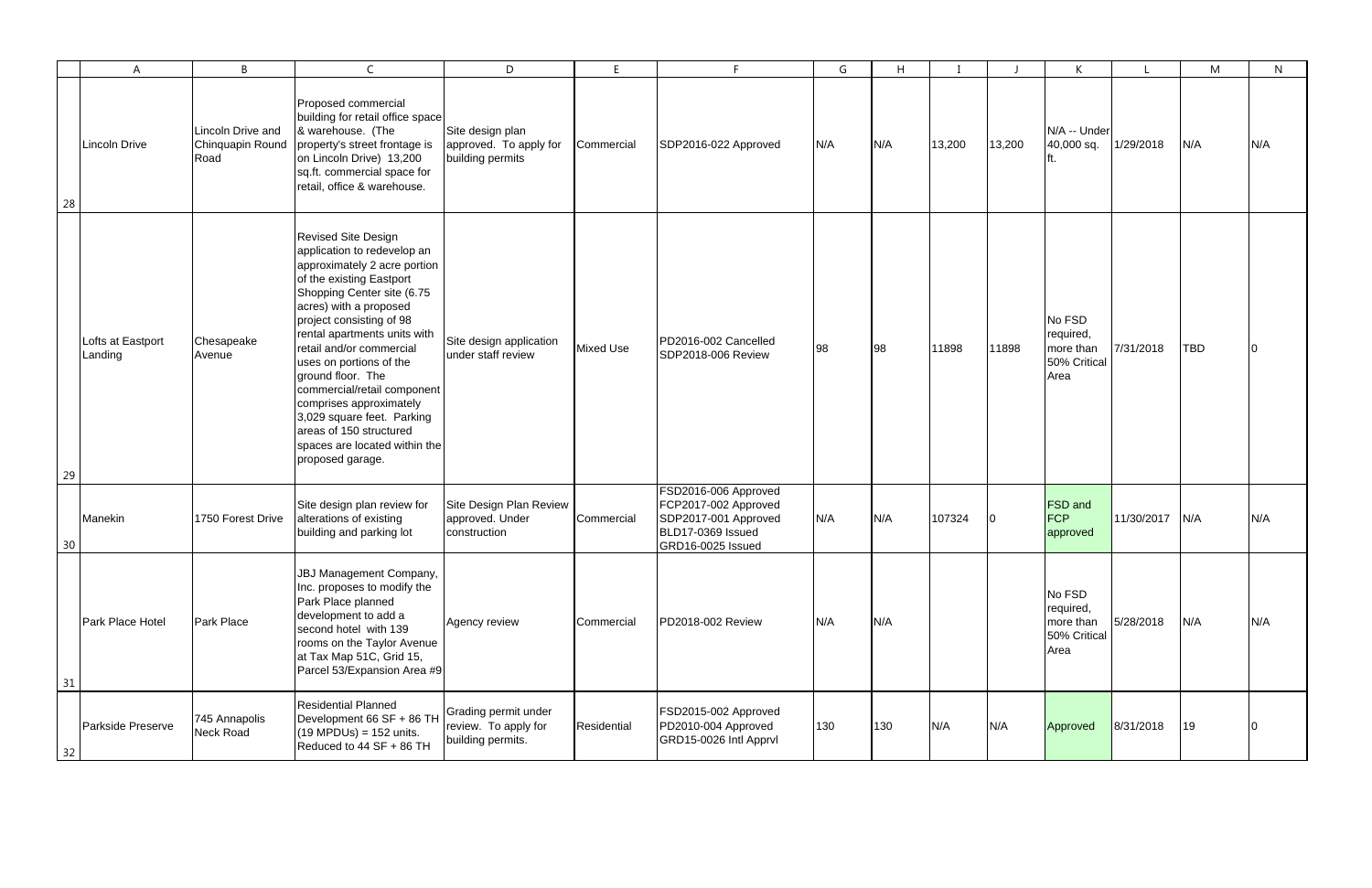|    | $\mathsf{A}$                                                         | B                                       | $\mathsf{C}$                                                                                                                                                                                                                                                                                                                   | D                                                                                                                                                                                                                                          | E                | E.                                                                                                                                                                                     | G   | H   |       |       | K                                                    |            | M                                | N                     |
|----|----------------------------------------------------------------------|-----------------------------------------|--------------------------------------------------------------------------------------------------------------------------------------------------------------------------------------------------------------------------------------------------------------------------------------------------------------------------------|--------------------------------------------------------------------------------------------------------------------------------------------------------------------------------------------------------------------------------------------|------------------|----------------------------------------------------------------------------------------------------------------------------------------------------------------------------------------|-----|-----|-------|-------|------------------------------------------------------|------------|----------------------------------|-----------------------|
| 33 | Parole Place                                                         | 103 Old Solomon's<br><b>Island Road</b> | A planned unit development<br>including retail, multi-family<br>and townhouse uses. There<br>are 90 residential over retail<br>units proposed and 68<br>townhomes proposed.                                                                                                                                                    | Forest conservation plan<br>and planned<br>development application<br>under review                                                                                                                                                         | <b>Mixed Use</b> | FSD2017-001 Approved<br><b>FCP2017-008 Review</b><br>PD2017-002 Review<br><b>SUB2017-010 Review</b>                                                                                    | 158 | 158 | 30000 | 30000 | <b>FSD</b><br>approved<br>and FCP<br>under<br>review | 6/28/2018  | TBD                              |                       |
| 34 | Primrose Hill                                                        | Milkshake Ln                            | <b>Residential Planned</b><br>Development 7 SF + 19 TH<br>$(no MPDUs) = 26 units$                                                                                                                                                                                                                                              | Building permits, portion<br>under review, portion<br>approved for Primrose<br>Hill, Norma Alley, and<br>Landmesser. Under<br>construction                                                                                                 | Residential      | PD2012-001 Approved<br>FCP2013-002 Approved<br><b>GRD15-0060 Issued</b><br>DEM16-0051 Issued<br><b>BLD17 various Approved</b>                                                          | 26  | 26  | N/A   | N/A   | Approved                                             | 11/30/2017 | $\vert$ 3                        | Fee in lieu           |
| 35 | <b>Public Works</b><br><b>Maintenance Facility</b>                   | 935 Spa Road                            | The project consists of the<br>construction of four new<br>buildings, two of which are<br>storage facilities and two are<br>for administration and<br>maintenance operations.                                                                                                                                                  | Special Exception and<br>site design approved.<br>Grading permit issued.<br><b>Building Permits issued.</b>                                                                                                                                | Institutional    | SDP2017-004 Approved<br>SE2017-004 Approved<br>DEM15-0039 Intl Apprl<br>GRD17-0026 Issued<br>BLD17-0422 Issued<br>BLD17-0423 Issued                                                    | N/A | N/A | 21000 |       | $N/A -$<br><b>Critical Area</b>                      | 12/29/2017 | N/A                              | N/A                   |
| 36 | Rocky Gorge                                                          | Aris T. Allen Blvd /<br>Yawl Rd.        | $17 SF + 31 TH (6 MPDUs) =$<br>48 units. Major modification<br>to residential planned<br>development known as Aris<br>T. Allen Boulevard, Lots 1-<br>48. The modification includes<br>vehicular access from Aris T<br>Allen Blvd., removes<br>vehicular access from Yawl<br>Rd. and eliminates two<br>dwellings, from 48 to 46 | Proposed modification to<br>planned development.<br>Hearing on March 2,<br>2017. Planning<br>Commission denied<br>application for<br>modification. Applicants<br>are proceeding under<br>original approval issued<br>in 2006 (2005-11-547) | Residential      | Original approval for 48 units<br>approved in 2006<br>GRD14-0006 Approved<br>FSD2014-001Approved<br>PD2016-001 (modification of<br>original approval) Denied<br>GRD15-0044 Intl Apprvl | 46  | 46  | N/A   | N/A   | Approved                                             | 8/31/2018  |                                  |                       |
| 37 | Rodgers Heights                                                      | Rodgers Heights                         | Redevelopment of existing<br>subdivision                                                                                                                                                                                                                                                                                       | <b>Under Construction</b>                                                                                                                                                                                                                  | Residential      | SDP2008-170 Approved<br>BLD15-0530 Finaled<br>GRD15-0016 Issued<br>DEM17-0049 Approvd<br><b>GRD18-0013 Issued</b>                                                                      | 5   |     | N/A   | N/A   | $N/A -$<br><b>Critical Area</b>                      | 9/28/2018  | $IN/A - Under   N/A$<br>10 units |                       |
| 38 | Sailor's Quay                                                        | 812 Bay Ridge Ave                       | The Applicant seeks<br>approval to modify the<br>planned development by<br>amending Condition 3 such<br>that a residential use or a<br>commercial use may be<br>established on Lot 8                                                                                                                                           | Approved. To apply for<br>building permits.                                                                                                                                                                                                | <b>Mixed Use</b> | PD2018-001 Approved                                                                                                                                                                    |     |     | N/A   | N/A   | N/A--Lot<br>exists                                   | 7/31/2018  | N/A--Lot<br>exists               | $N/A$ --Lot<br>exists |
| 39 | Society for the<br><b>Prevention of Cruelty</b><br>to Animals (SPCA) | 1815 Bay Ridge<br>Ave                   | Modification of existing<br>special exception to build a<br>new animal building and<br>reconfigure the parking lot                                                                                                                                                                                                             | Pending revisions                                                                                                                                                                                                                          | Institutional    | SE2017-003 Revision<br><b>VAR2017-007 Review</b>                                                                                                                                       | N/A | N/A | 27415 | 7155  | $N/A -$<br><b>Critical Area</b>                      | 7/31/2018  | N/A                              | N/A                   |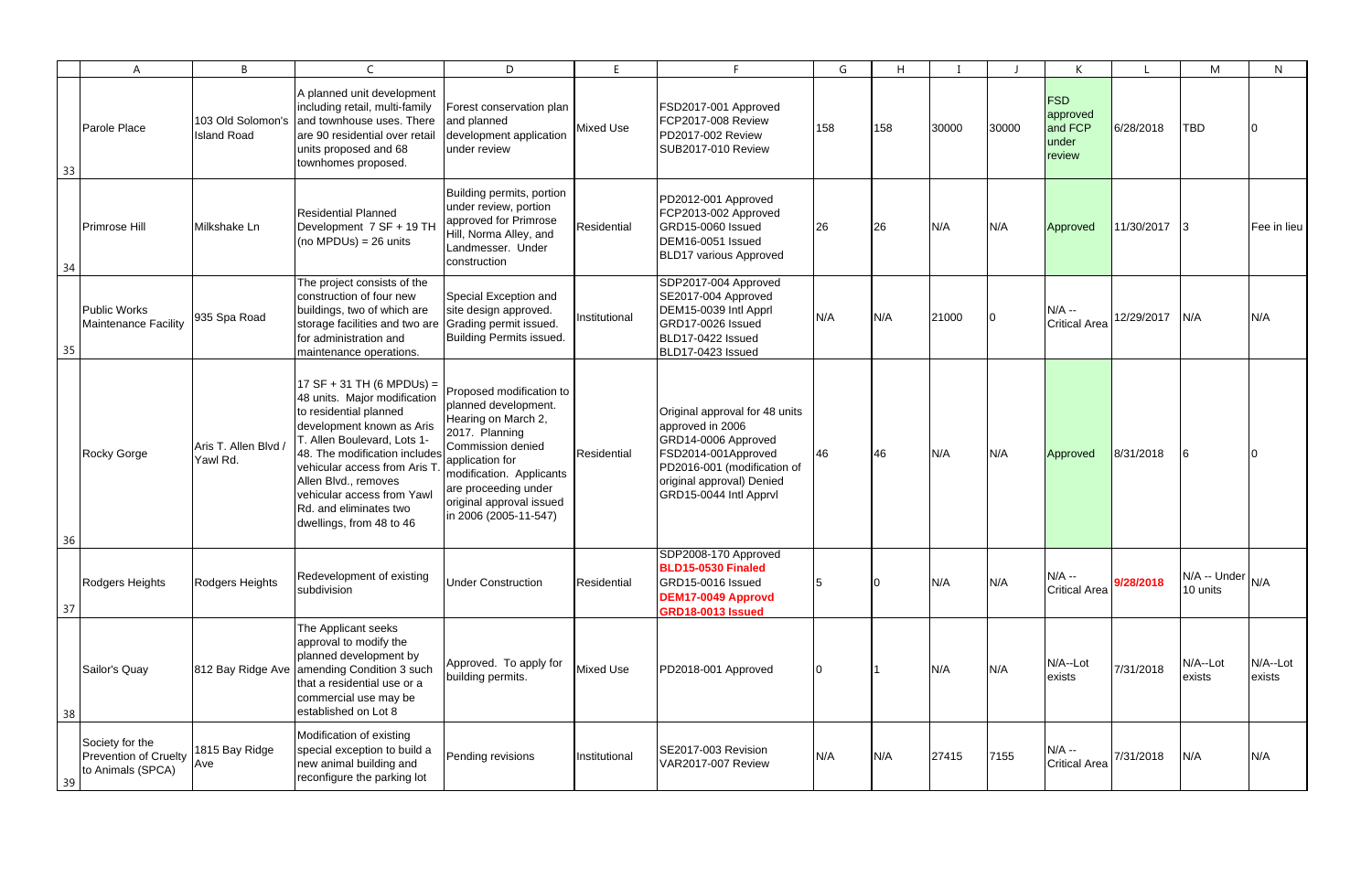|    | A                                      | B                                      | $\mathsf{C}$                                                                                                                                                                                                              | D                                                                                                                                    | E             |                                                                                                                                                                                                                                                      | G   | H   |        |        | K                                                                       |           | M                                | $\mathsf{N}$ |
|----|----------------------------------------|----------------------------------------|---------------------------------------------------------------------------------------------------------------------------------------------------------------------------------------------------------------------------|--------------------------------------------------------------------------------------------------------------------------------------|---------------|------------------------------------------------------------------------------------------------------------------------------------------------------------------------------------------------------------------------------------------------------|-----|-----|--------|--------|-------------------------------------------------------------------------|-----------|----------------------------------|--------------|
| 40 | South Annapolis<br>Yacht Centre (SAYC) | <b>Boucher Ave</b>                     | <b>Mixed Maritime</b><br>Redevelopment. Major<br>subdivision of parcels Tax<br>Map 52D, Parcels: 80, 81,<br>82, 83, 84, 85, 86, 87, 122,<br>139, and 211.                                                                 | Preliminary approval of<br>subdivision given by<br>Planning Commission in<br>January. Site plan<br>approved. Permits under<br>review | Mixed Use     | PORT17--0024 Review<br>SDP2015-063 Approved<br>SUB2016-007 Initl Aprvl<br>BLD17-0629 Revisions<br>GRD17-0041 Review<br>DEM18-0036 Review<br>DEM18-0037 Review<br>BLD18-0191 Revisions<br>BLD18-0213 Review<br>BLD18-0234 Review<br>BLD18-0268 Review |     |     | 14,660 | 14,660 | $N/A -$<br><b>Critical Area</b>                                         | 7/31/2018 | $IN/A - Under   N/A$<br>10 units |              |
| 41 | St. Mary's School                      | 109 Duke of Glouces                    | Proposed two-story addition<br>to existing elementary school Pending revisions.<br>to provide 8 classrooms for<br>students.                                                                                               |                                                                                                                                      | Institutional | SDP2016-005 Revision<br>HPC2016-010 Approved                                                                                                                                                                                                         | N/A | N/A | 12,694 | 12,694 | $N/A -$<br><b>Critical Area</b>                                         | 1/28/2017 | N/A                              | N/A          |
| 42 | <b>Terrapin Station</b>                | 201 and 203 Taylor<br>Avenue at Poplar | Six unit subdivision SFD                                                                                                                                                                                                  | Pending revisions                                                                                                                    | Residential   | FSD2015-001 Approved<br>FCP2016-002 Prelm Apprvl<br>SUB2016-006 Review                                                                                                                                                                               |     |     | N/A    | N/A    | <b>FCP Prelim</b><br>Approval                                           | 6/28/2018 | N/A -- Under<br>10 units         | N/A          |
| 43 | Thomas Woods                           | <b>Forest Drive</b>                    | 10 unit SFD/Townhouse PD                                                                                                                                                                                                  | Grading permit has initial<br>approval. To apply for<br>building permits                                                             | Residential   | PD2014-002 Approved<br>FCP2014-001 Approved<br>GRD15-0059 Approved                                                                                                                                                                                   | 10  | 10  | N/A    | N/A    | Approved                                                                | 1/28/2017 |                                  | Fee in lieu  |
| 44 | <b>Timothy Gardens</b>                 | <b>Monument Street</b>                 | Site improvements to repair<br>drainage problems. Building<br>renovations will consist of the Grading permit issued<br>removal and replacement of<br>the front porches and<br>renovation of rear tenant<br>storage sheds. | and building permits<br>finaled                                                                                                      | Residential   | SDP2016-0042 Approved<br>GRD16-0038 Issued<br>BLD16-0566 Finaled                                                                                                                                                                                     | 14  |     |        |        | $N/A -$<br><b>Critical Area</b>                                         | 9/28/2018 | $IN/A - Under   N/A$<br>10 units |              |
| 45 | <b>Towne Courts</b>                    | 2010 West Street                       | Mixed-use development with Project has tax credits.<br>42 units and 2,400 sq. ft. of<br>commercial                                                                                                                        | FCP and SDP under<br>review and                                                                                                      | Residential   | FSD2017-002 Approved<br>FCP2018-001 Review<br>SDP2017-054 Review                                                                                                                                                                                     | 42  | 42  | 2400   | 2400   | <b>FSD</b><br>approved<br><b>FCP review</b>                             | 3/29/2018 |                                  |              |
| 46 | <b>Tyler Heights</b><br>Elementary     | 200 Janwall Street                     | Renovation and 44,000 sq.<br>ft. addition to the existing<br>school                                                                                                                                                       | <b>FCP and Grading</b><br>permit approved                                                                                            | Institutional | FSD2017-003 Approved<br>FCP2018-002 Prelm Apprvl<br>SDP2018-002 Approved<br><b>BLD18-0368 Revisions</b><br>GRD18-0015 Intl Appvl                                                                                                                     | N/A | N/A | 71627  | 44,000 | <b>FSD</b><br>approved<br>12/15/17<br><b>FCP</b><br>approved<br>9/10/18 | 9/28/2018 | N/A                              | N/A          |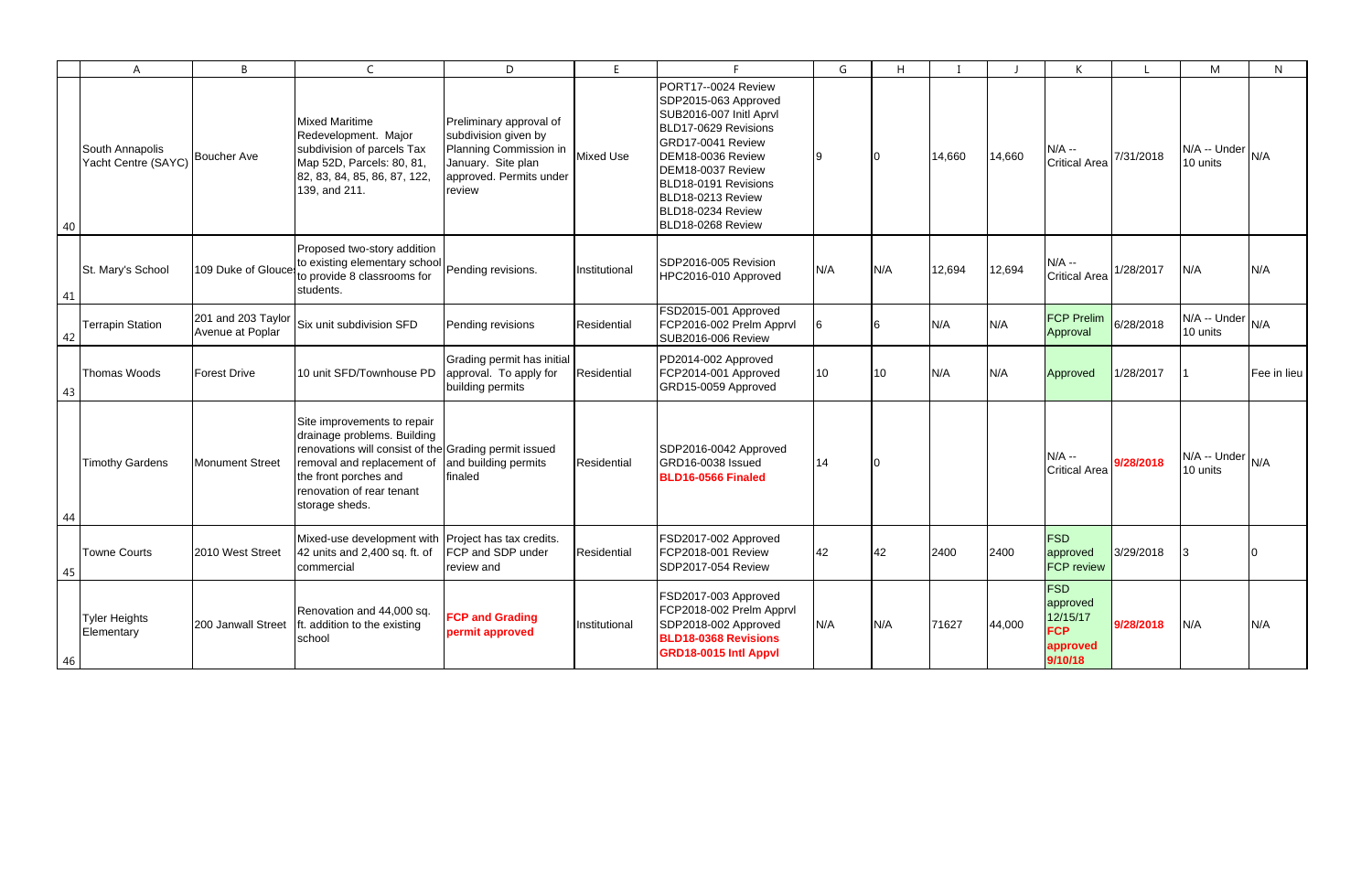|                                                                                                                                                                                       | A                                            | B                                                                                                                                                                                                                                            | $\mathsf{C}$                                                                                                                                                                                                                                                                                                                                                                                                                                                                                                                           | D                                                                                                                                                                                                                                               | E                | F                                                                                                              | G                           | H                           |      |      | K                                                                    |           | M                                                           | N           |
|---------------------------------------------------------------------------------------------------------------------------------------------------------------------------------------|----------------------------------------------|----------------------------------------------------------------------------------------------------------------------------------------------------------------------------------------------------------------------------------------------|----------------------------------------------------------------------------------------------------------------------------------------------------------------------------------------------------------------------------------------------------------------------------------------------------------------------------------------------------------------------------------------------------------------------------------------------------------------------------------------------------------------------------------------|-------------------------------------------------------------------------------------------------------------------------------------------------------------------------------------------------------------------------------------------------|------------------|----------------------------------------------------------------------------------------------------------------|-----------------------------|-----------------------------|------|------|----------------------------------------------------------------------|-----------|-------------------------------------------------------------|-------------|
| 47                                                                                                                                                                                    | Villages at<br>Providence Point              | 2625 Masque Farm apartments<br>Road/Spa Road<br>and Forest Drive                                                                                                                                                                             | <b>Continuing Care Retirement</b><br>Community<br>Main Building-<br>-Independent Living: 315<br>Healthcare/Nursing: 48<br>beds<br>Other Structures -<br>Cottages/Duplexes: 28<br>units<br>Maison Court: 40 units                                                                                                                                                                                                                                                                                                                       | <b>Forest Stand Delineation</b><br>was approved under<br>previous Crystal Spring<br>proposal. Have<br>submitted Forest<br>Conservation Plan and<br>other applications.<br>Planning Commission<br>work session has been<br>scheduled for 9/26/18 | Institutional    | FCP2017-006 App<br>SE2017-004 Incmplte<br>VAR2017-010 Incmplte<br>SUB2017-004 Incmplte<br>SDP2017-044 Incmplte | 383 units<br>and 48<br>beds | 383 units<br>and 48<br>beds | N/A  | N/A  | <b>FSD</b><br>Approved<br>FCP2017-<br>006<br>Application<br>received | 7/31/2018 | N/A                                                         | N/A         |
|                                                                                                                                                                                       | Village Greens of<br>48 Annapolis, Phase III | Forest Drive and S.<br><b>Cherry Grove</b>                                                                                                                                                                                                   | 89 units multi-family +<br>Children's Daycare                                                                                                                                                                                                                                                                                                                                                                                                                                                                                          | Bond inspection                                                                                                                                                                                                                                 | <b>Mixed Use</b> | BLD Various 11-005                                                                                             | 89                          | 89                          | 1000 | 1000 | Approved                                                             | 6/28/2018 | 11                                                          | Fee in lieu |
|                                                                                                                                                                                       | Woodsback Marina                             | 719 Chester<br>Avenue                                                                                                                                                                                                                        | Minor Subdivision, also<br>renovate existing and add<br>new SFD                                                                                                                                                                                                                                                                                                                                                                                                                                                                        | Building permit issued.<br>Under construction.                                                                                                                                                                                                  | Residential      | SUB2015-001 Approved<br>SDP2015-007 Approved<br>BLD17-0140 Finaled<br>GRD17-0001 Issued                        |                             |                             |      |      | $N/A -$<br><b>Critical Area</b>                                      | 9/28/2018 | $\mathsf{IN/A}$ -- Under $\big _{\mathsf{N/A}}$<br>10 units |             |
| 49<br>50                                                                                                                                                                              |                                              |                                                                                                                                                                                                                                              |                                                                                                                                                                                                                                                                                                                                                                                                                                                                                                                                        |                                                                                                                                                                                                                                                 |                  |                                                                                                                |                             |                             |      |      |                                                                      |           |                                                             |             |
| $\frac{51}{52}$<br>$\frac{53}{54}$<br>$\frac{55}{56}$<br>58<br>59<br>$60$<br>61<br>62<br>63<br>64<br>65<br>66<br>67<br>68<br>69<br>70<br>71<br>72<br>73<br>74<br>75<br>76<br>77<br>78 |                                              | Legend<br><b>ADM</b><br><b>APF</b><br><b>BLD</b><br><b>BMP</b><br><b>DEM</b><br><b>FCA</b><br><b>FCP</b><br><b>FSD</b><br>GRD<br><b>HPC</b><br><b>MPDU</b><br><b>PD</b><br><b>RNC</b><br><b>SDP</b><br><b>SE</b><br><b>SUB</b><br><b>VAR</b> | Administrative Interpretation<br><b>Adequate Public Facilities</b><br><b>Building permit</b><br><b>Buffer Management Plan</b><br>Demolition permit<br><b>Forest Conservation Act</b><br><b>Forest Conservation Plan</b><br><b>Forest Stand Delineation</b><br>Grading permit<br><b>Historic Preservation Commission</b><br><b>Moderately Priced Dwelling Unit</b><br><b>Planned Development</b><br>Residential Neighborhood Conservation Site Design<br>Site Design Plan Review<br><b>Special Exception</b><br>Subdivision<br>Variance |                                                                                                                                                                                                                                                 |                  |                                                                                                                |                             |                             |      |      |                                                                      |           |                                                             |             |